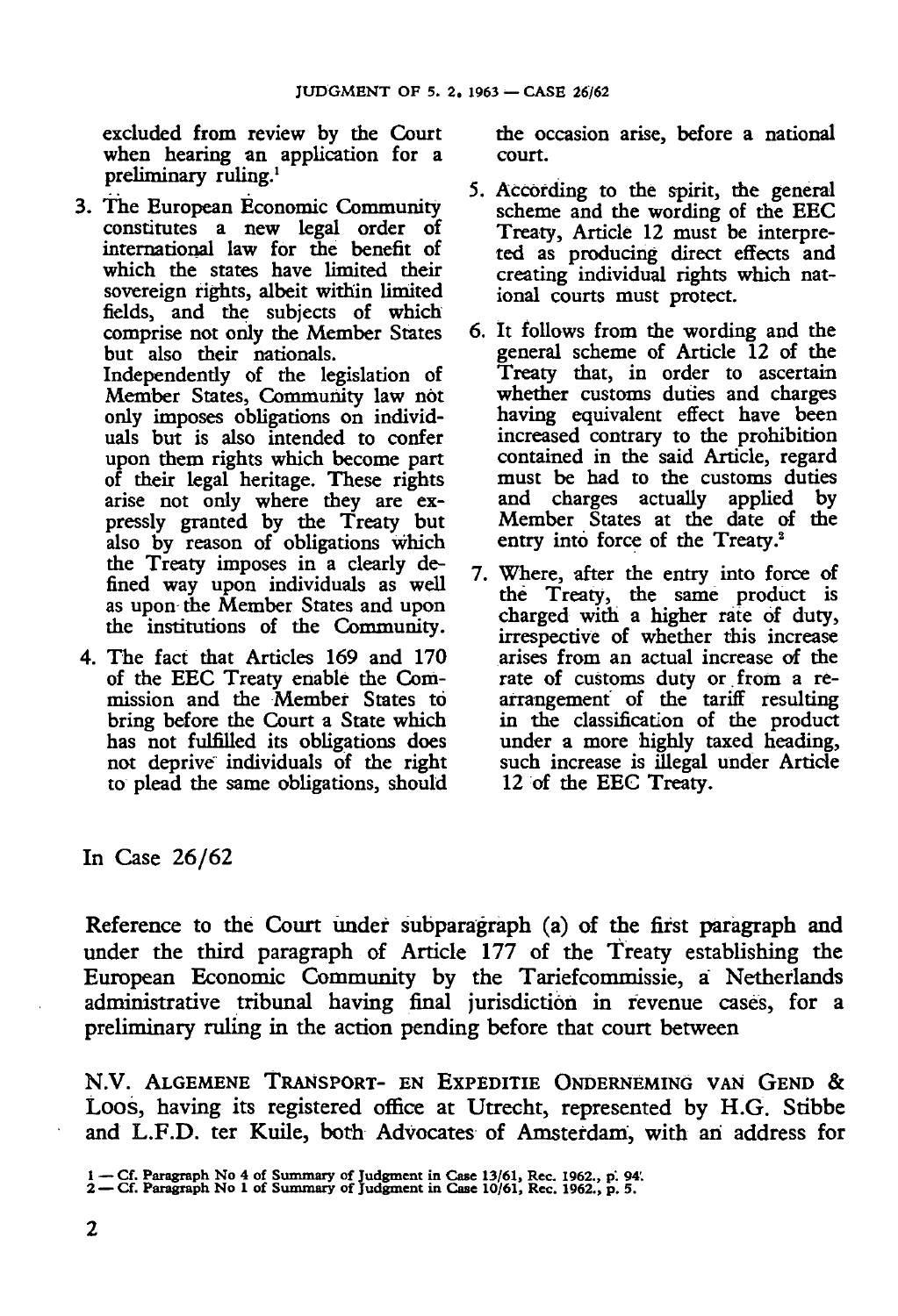service in Luxembourg at the Consulate-General of the Kingdom of the **Netherlands** 

#### and

nederlandse ADMINISTRATIE der belastingen (netherlands inland Revenue ADMINISTRATION), represented by the Inspector of Customs and Excise at Zaandam, with an address for service in Luxembourg at the Netherlands Embassy,

on the following questions:

- 1. Whether Article 12. of the EEC Treaty has direct application within the territory of <sup>a</sup> Member State, in other words, whether nationals of such <sup>a</sup> State can, on the basis of the Article in question, lay claim to individual rights which the courts must protect;
- 2. In the event of an affirmative reply, whether the application of an import duty of 8% to the import into the Netherlands by the applicant in the main action of ureaformaldehyde originating in the Federal Republic of Germany represented an unlawful increase within the meaning of Article <sup>12</sup> of the EEC Treaty or whether it was in this case <sup>a</sup> reasonable alteration of the duty applicable before <sup>1</sup> March 1960, an alteration which, although amounting to an increase from the arithmetical point of view, is nevertheless not to be regarded as prohibited under the terms of Article 12;

THE COURT

composed of: A. M. Dormer, President, L. Delvaux and R. Rossi (Presidents of Chambers), O. Riese, Ch. L. Hammes (Rapporteur), A. Trabucchi and R. Lecourt, Judges,

Advocate-General: K. Roemer Registrar: A. Van Houtte

gives the following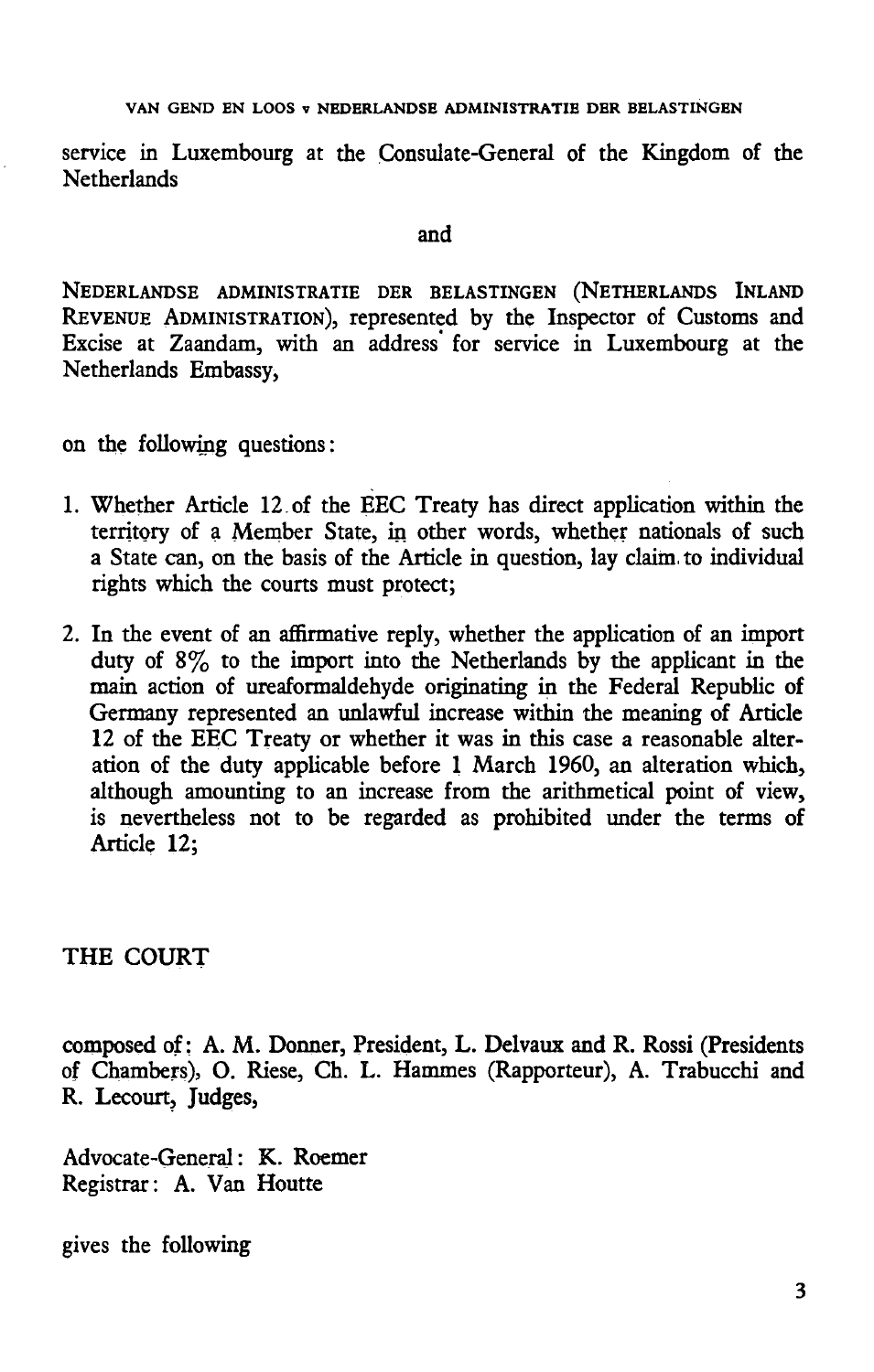# JUDGMENT

### Issues of fact and of law

I-Facts and procedure

The facts and the procedure may be summarized as follows:

1. On 9 September 1960 the company N. V. Algemene Transport- en Expeditie Onderneming van Gend en Loos (hereinafter called 'Van Gend & Loos'), according to <sup>a</sup> customs declaration of 8 September on form D.5061, imported into the Netherlands from the Federal Republic of Germany <sup>a</sup> quantity of ureaformaldehyde, described in the import document as 'Harnstoffharz (U.F. resin) 70, aqueous emulsion of ureaformaldehyde'.

2. On the date of importation, the product in question was classified in heading 39.01-a-1 of the tariff of import duties listed in the 'Tariefbesluit' which entered into force on <sup>1</sup> March 1960. The nomenclature of the 'Tariefbesluit' is taken from the protocol concluded between the Kingdom of Belgium, the Grand Duchy of Luxembourg and the Kingdom of the Netherlands at Brussels on <sup>25</sup> July 1958, ratified in the Netherlands by the Law of 16 December 1959.

3. The wording of heading 39.01-a-l was as follows:

'Products of condensation, poly-condensation and poly-addition, whether modified or not, polymerized, or linear (phenoplasts, aminoplasts, alkyds, allylic polyesters and other non-saturated polyesters, silicones etc. . . .):

(a) Liquid or paste products, including emulsions, dispersions and solutions:

|                |     | gen. $%$ spec. $%$ |
|----------------|-----|--------------------|
| 1. Aminoplasts |     |                    |
| in aqueous     |     |                    |
| emulsions,     |     |                    |
| dispersions or |     |                    |
| solutions      | 10% | $8\%$              |
|                |     |                    |

Duties applicable

4. On this basis, the Dutch revenue authorities applied an *ad valorem* import duty of 8% to the importation in question.

5. On 20 September 1960 Van Gend & Loos lodged an objection with the Inspector of Customs and Excise at Zaandam against the application of this duty in the present case. The company put forward in particular the following arguments:

On <sup>1</sup> January 1958, the date on which the EEC Treaty entered into force, aminoplasts in emulsion were classified under heading 279-a-2 of the tariff in the 'Tariefbesluit' of 1947, and charged with an *ad valorem* import duty of 3%. with an all *ballowday* import duty of  $3\frac{1}{6}$ .<br>In the 'Tariefbesluit' which entered into force on <sup>1</sup> March 1960, heading 279-a-2 was replaced by heading 39.01-a.

Instead of applying, in respect of intra-Community trade, an import duty of 3% uniformly to all products under the old heading 279-a-2, a sub-division was created: 39.01-a-l, which contained only aminoplasts in aqueous emulsions, dispersions or solutions, and in respect of which import duty was fixed at 8%. For the other products in heading 39.01-a, which also had been included in the old heading 279-a-2, the import duty of 3;% applied on <sup>1</sup> January 1958 was maintained.

By thus increasing the import duty on the product in question after the entry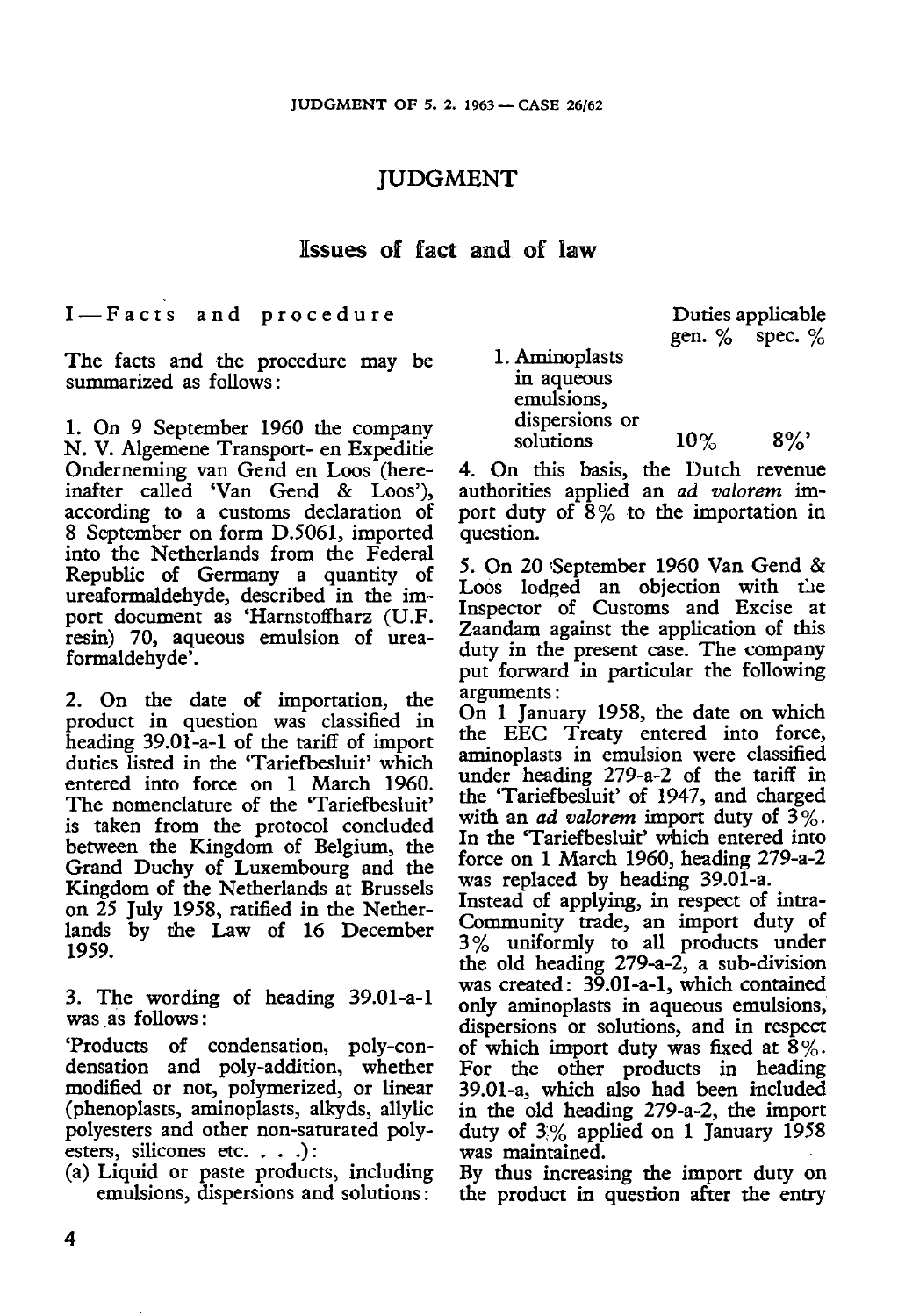#### VAN GEND EN LOOS v NEDERLANDSE ADMINISTRATIS DER BELASTINGEN

into force of the EEC Treaty, the Dutch Government infringed Article 12 of that Treaty, which provides that Member States shall refrain from introducing between themselves any new customs duties on imports or exports or any charges having equivalent effect, and from increasing those which they already apply in their trade with each other.

6. The objection of Van Gend & Loos was dismissed on 6 March 1961 by the Inspector of Customs and Excise at Zaandam on the ground of inadmissibility, because it was not directed against the actual application of the tariff but against the rate.

7. Van Gend & Loos appealed against this decision to the Tariefcommissie, Amsterdam, on 4 April 1961.

8. The case was heard by the Tariefcommissie on <sup>21</sup> May 1962. In support of its application for the annulment of the contested decision Van Gend & Loos put forward the arguments already submitted in its objection of 20 September 1960. The Nederlandse administratie der belastingen replied in particular that when the EEC Treaty entered into force the product in question was not charged under the heading 279-a-2 with <sup>a</sup> duty of only 3% but, because of its composition and intended application, was classified under heading 332 bis ('synthetic and other adhesives, not stated or included elsewhere') and charged with a duty of  $10\%$  so that there had not in fact been any increase.

9. The Tariefcommissie, without giving a formal decision on the question whether the product in question fell within heading 332 bis or heading 279-a-2 of the 1947 'Tariefbesluit', took the view that the arguments of the parties raised <sup>a</sup> question concerning the interpretation of the EEC Treaty. It therefore suspended the proceedings and, in conformity with the third paragraph of Article <sup>177</sup> of the Treaty, referred to the Court of Justice on 16

August 1962, for a preliminary ruling the two questions set out above.

10. The decision of the Tariefcommissie was notified on 23 August 1962 by the Registrar of the Court to the parties to the action, to the Member States and to the Commission of the EEC.

11. Pursuant to Article 20 of the Protocol on the Statute of the Court of Justice of the EEC written observations were submitted to the Court by the parties to the main action, by the Government of the Kingdom of Belgium, the Government of the Federal Republic of Germany, the Commission of the EEC and the Government of the Kingdom of the Netherlands.

12. At the public hearing the Court on 29 November 1962, the oral submissions of the plaintiff in the main action and of the Commission of the EEC were heard. At the same hearing questions were put to them by the Court. Written replies to these were supplied within the prescribed time.

13. The Advocate-General gave his reasoned oral opinion at the hearing on 12 December 1962, in which he proposed that the Court should in its judgment only answer the first question referred to it and hold that Article <sup>12</sup> of the EEC Treaty imposes <sup>a</sup> duty only on Member States.

## II — Arguments and observations

The arguments contained in the observations submitted in accordance with the second paragraph of Article 20 of the Protocol on the Statute of the Court of Justice of the European Economic Community by the parties to the main action, the Member States and the Commission may be summarized as follows:

A—*The first question* Admissibility

The *Netherlands Government,* the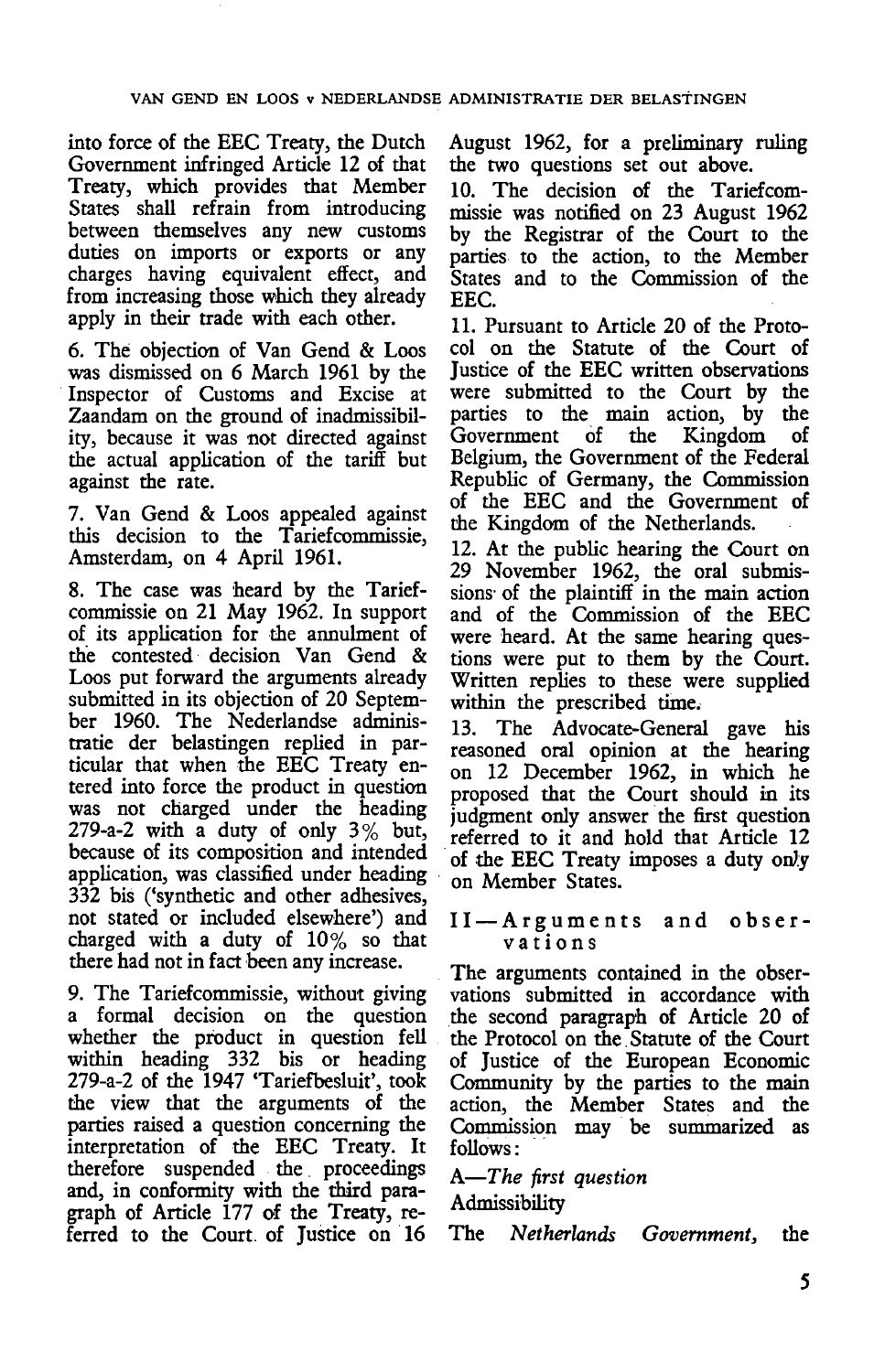*Belgian Government* and the *Nederlandse administratie der belastingen* (which in its statement of case declared that it was in complete agreement with the observations submitted by the Netherlands Government) confirm that the main complaint of Van Gend & Loos against tie Governments of the Benelux countries is that by the Brussels Protocol of 25 July 1958 they infringed Article <sup>12</sup> of the EEC Treaty by increasing after its entry into force <sup>a</sup> customs duty applied in their trade with other Member States of the Communities.

The *Netherlands Government* disputes whether an alleged infringement of the Treaty by <sup>a</sup> Member State can be submitted to the judgment of the Court by <sup>a</sup> procedure other than that laid down by Article 169 or 170, that is to say on the initiative of another Member State br of the Commission. It maintains in particular that the matter cannot be brought before the Court by means of the procedure of reference for <sup>a</sup> preliminary ruling under Article 177.

The Court, according to the Netherlands Government, cannot, in the context of the present proceedings, decide <sup>a</sup> problem of this nature, since it does not relate to the interpretation but to the application of the Treaty in <sup>a</sup> specific case.

The *Belgian Government* maintains that the first question is a reference to the Court of a problem of constitutional law, which falls exclusively within the jurisdiction of the Netherlands court.

That court is confronted with two international treaties both of which are part of the national law. It must decide under national law—assuming that they are in fact contradictory—which treaty prevails over the other or more exactly whether <sup>a</sup> prior national law of ratification prevails over a subsequent one.

This is a typical question of national constitutional law which has nothing to do with the interpretation of an Article

of the EEC Treaty and is within the exclusive jurisdiction of the Netherlands court, because it can only be answered according to the constitutional principles and jurisprudence of the national law of the Netherlands.

The Belgian Government also points out that a decision on the first question referred to the Court is not only unnecessary to enable the Tariefcommissie to give its judgment but cannot even have any influence on the solution to the actual problem which it is asked to resolve.

In fact, whatever answer the Court may give, the Tariefcommissie has to solve the same problem : Has it the right to ignore the law of 16 December 1959 ratifying the Brussels Protocol, because it conflicts with an earlier law of <sup>5</sup> December 1957 ratifying the Treaty establishing the EEC?

The question raised is not therefore an appropriate question for <sup>a</sup> preliminary ruling, since its answer cannot enable the court which has to adjudicate upon the merits of the main action to make a final decision in the proceedings pending before it.

The *Commission of the EEC,* on the other hand, observes that the effect of the provisions of the Treaty on the national law of Member States cannot be determined by the actual national law of each of them but by the Treaty itself. The problem is therefore without doubt one of interpretation of the Treaty.

Further the Commission calls attention to the fact that <sup>a</sup> finding of inadmissibility would have the paradoxical and shocking result that the rights of individuals would be protected in all cases of infringement of Community law except in the case of an infringement by a Member State.

### On the substance

*Van Gend & Loos* answers in the affirmative the question whether the Article has internal effect.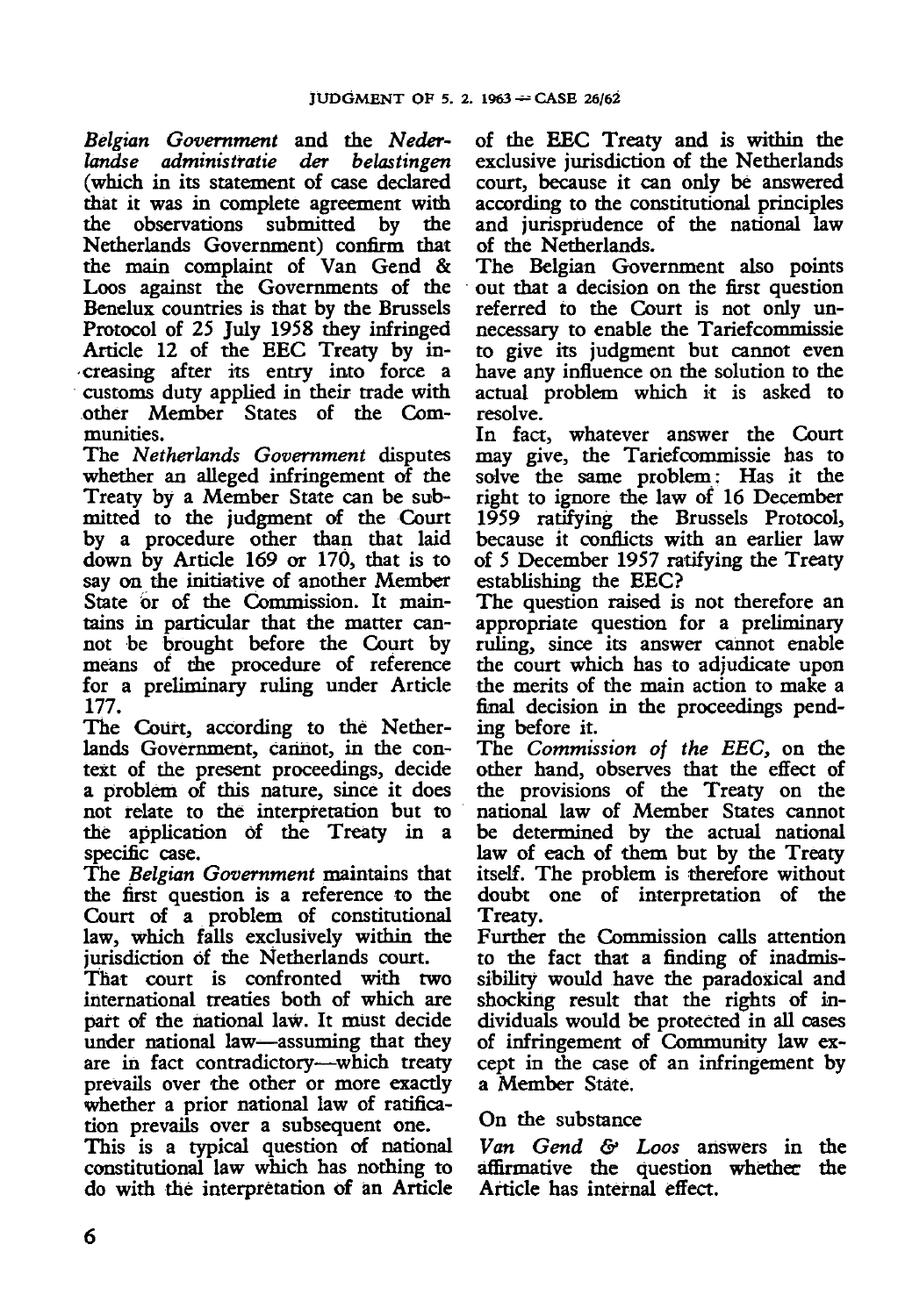It maintains in particular that:

- —Article 12 is applicable without any preliminary incorporation in the national legislation of Member States, since it only imposes <sup>a</sup> negative obligation;
- —it has direct effect without any further measures of implementation under Community legislation, as all the customs duties applied by Member States in their trade with each other were bound on <sup>1</sup> January 1957 (Article 14 of the Treaty);
- —although the Article does not directly refer to the nationals of Member States but to the national authorities, infringement of it adversely affects the fundamental principles of the Community, and individuals as well as the Community must be protected against such infringements;
- it is particularly well adapted for direct application by the national court which must set aside the application of customs duties introduced or increased in breach of its provisions.

The *Commission* emphasizes the importance of the Court's answer to the first question. It will have an effect not only on the interpretation of the provision at issue in <sup>a</sup> specific case and on the effect which will be attributed to it in the legal systems of Member States but also on certain other provisions of the Treaty which are as clear and complete as Article 12.

According to the Commission an analysis of the legal structure of the Treaty and of the legal system which it establishes shows on the one hand that the Member States did not only intend to undertake mutual commitments but to establish <sup>a</sup> system of Community law, and on the other hand that they did not wish to withdraw the application of this law from the ordinary jurisdiction of the national courts of law.

However, Community law must be effectively and uniformly applied

throughout the whole of the Community.

The result is first that the effect of Community law on the internal law of Member States cannot be determined by this internal law but only by Community law, further that the national courts are bound to apply directly the rules of Community law and finally that the national court is bound to ensure that the rules of Community law prevail over conflicting national laws even if they are passed later.

The Commission observes in this context that the fact that <sup>a</sup> Community rule is, as regards its form, directed to the states does not of itself take away from individuals who have an interest in it the right to require it to be applied in the national courts.

As regards more particularly the question referred to the Court, the Commission is of the opinion that Article 12 contains a rule of law capable of being effectively applied by the national court.

It is <sup>a</sup> provision which is perfectly clear in the sense that it creates for Member States a specific unambiguous obligation relating to the extension of their internal law in <sup>a</sup> matter which directly affects their nationals and it is not affected or qualified by any other provision of the Treaty.

It is also <sup>a</sup> complete and self-sufficient provision in that it does not require on <sup>a</sup> Community level any new measure to give concrete form to the obligation which it defines.

The *Netherlands Government* draws a distinction between the question of the internal effect and that of the direct effect (or direct applicability), the first, according to it, being <sup>a</sup> pre-condition of the second.

It considers that the question whether <sup>a</sup> particular provision of the Treaty has an internal effect can only be answered in the affirmative, if all the essential elements, namely the intention of the contracting parties and the material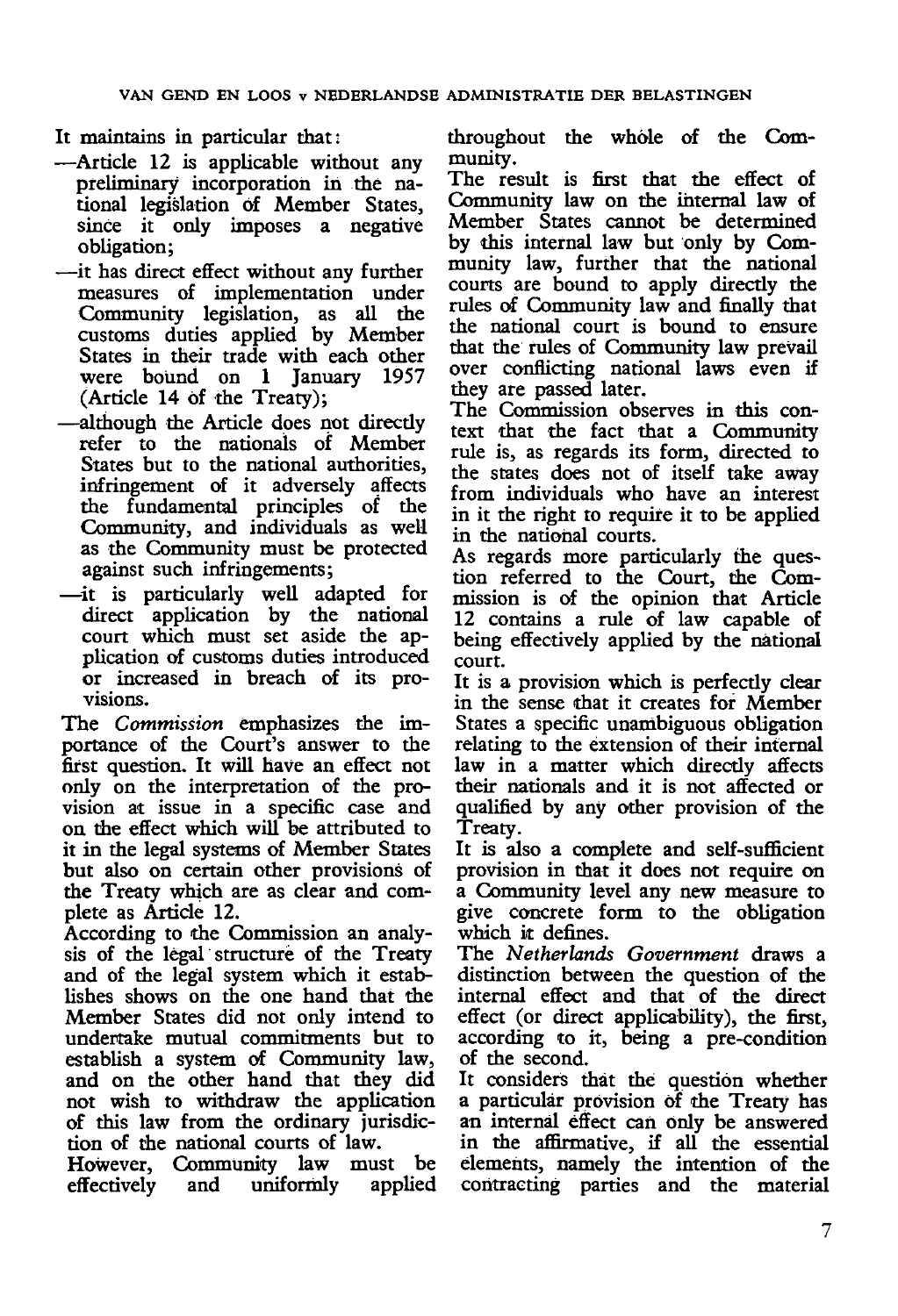terms of the provision under consideration, allows such a conclusion.

With regard to the intention of the parties to the Treaty the Netherlands Government maintains that an examination of the actual wording is sufficient to establish that Article <sup>12</sup> only places an obligation on Member States, who are free to decide how they intend to fulfil this obligation. A comparison with other provisions of the Treaty confirms this finding.

As Article 12 does not have internal effect it cannot, *<sup>a</sup> fortiori,* have direct effect.

Even if the fact that Article <sup>12</sup> places an obligation on Member States were to be considered as an internal effect, it cannot have direct effect in the sense that it permits the nationals of Member States to assert subjective rights which the courts must protect.

Alternatively the Netherlands Government argues that, so far as the necessary conditions for its direct application are concerned, the EEC Treaty does not differ from a standard international treaty. The conclusive factors in this respect are the intention of the parties and the provisions of the Treaty.

However the question whether under Netherlands constitutional law Article <sup>12</sup> is directly applicable is one concerning the interpretation of Netherlands law and does not come within the jurisdiction of the Court of Justice.

Finally the Netherlands Government indicates what the effect would be, in its view, of an affirmative answer to the first question put by the Tariefcommissie :

- —it would upset the system which the authors of the Treaty intended to establish;
- —it would create, with regard to the many provisions in Community regulations which expressly impose obligations on Member States, an uncertainty in the law of <sup>a</sup> kind which could call in question the readiness

of these States to cooperate in the future;

—it would put in issue the responsibility of States by means of <sup>a</sup> procedure which was not designed for this purpose.

The *Belgian Government* maintains that Article  $\overline{12}$  is not one of the provisions —which are the exception in the Treaty —having direct internal effect.

Article 12 does not constitute a rule of law of general application providing that any introduction of <sup>a</sup> new customs duty or any increase in an existing duty is automatically without effect or is absolutely void. It merely obliges Member States to refrain from taking such measures.

It does not create therefore <sup>a</sup> directly applicable right which nationals could invoke and enforce. It requires from Governments action at a later date to attain the objective fixed by the Treaty. A national court cannot be asked to enforce compliance with this obligation.

The *German Government* is also of the opinion that Article 12 of the EEC Treaty does not constitute <sup>a</sup> legal provision which is directly applicable in all Member States. It imposes on them an international obligation (in the field of customs policy) which must be implemented by national authorities endowed with legislative powers.

Customs duties applicable to a citizen of <sup>a</sup> Member State of the Community, at least during the transitional period, thus do not derive from the EEC Treaty or the legal measures taken by the institutions, but from legal measures enacted by Member States. Article 12 only lays down the provisions with which they must comply in their customs legislation.

Moreover the obligation laid down only applies to the other contracting Member States.

In German law <sup>a</sup> legal provision which laid down <sup>a</sup> customs duty contrary to the provisions of Article 12 would be perfectly valid.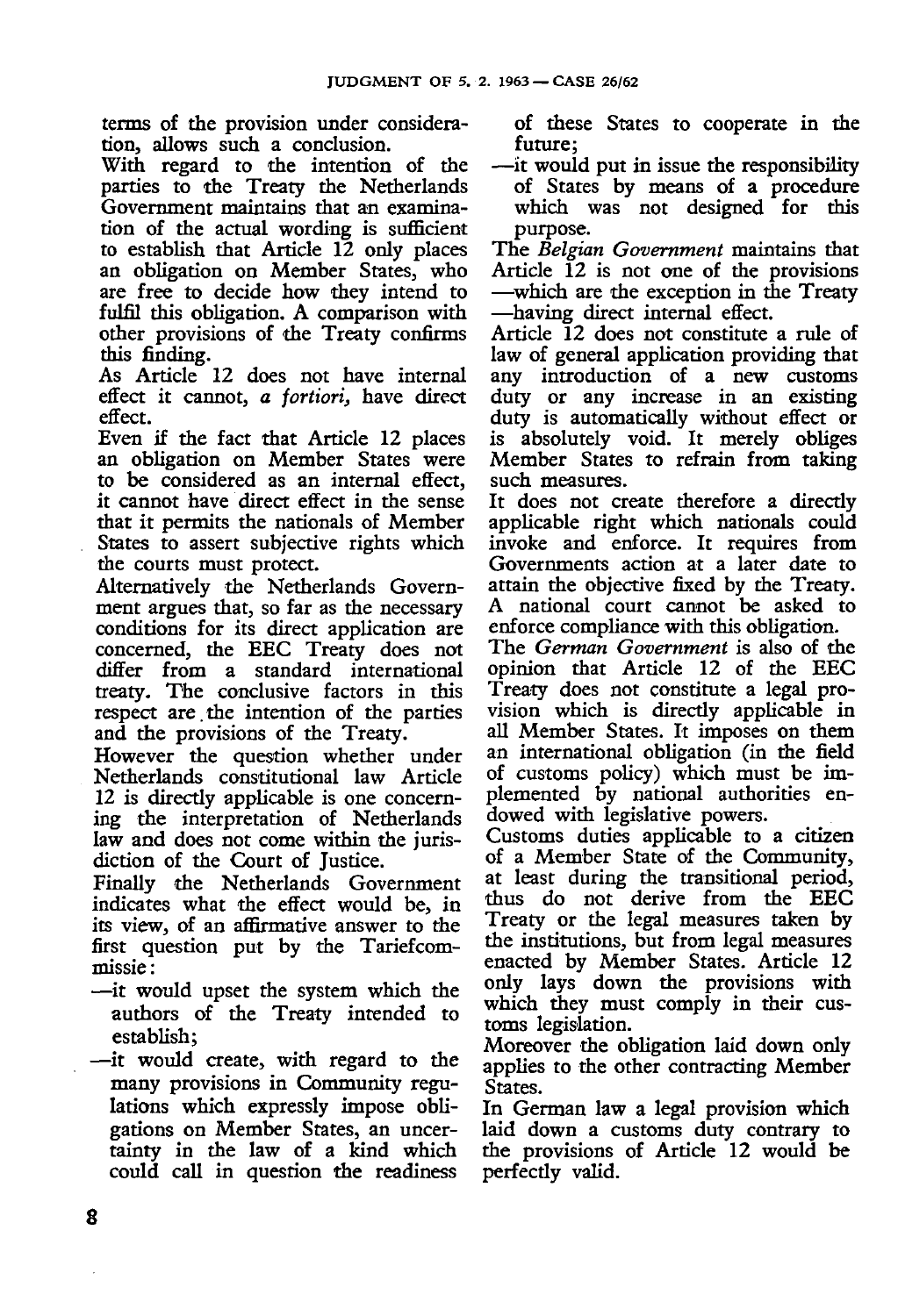Within the framework of the EEC Treaty the legal protection of nationals of Member States is secured, by provisions derogating from their national constitutional system, only in respect of those measures taken by the institutions of the Community which are of direct and individual concern to such nationals.

### B—*The second question*

### Admissibility

The *Netherlands* and *Belgian Governments* are of the opinion that the second as well as the first question is inadmissible.

According to them the answer to the question whether in fact the Brussels Protocol of 1958 represents a failure by those states who are signatories to fulfil the obligations laid down in Article 12 of the EEC Treaty cannot be given in the context of a preliminary ruling, because the issue is the application of the Treaty and not its interpretation. Moreover such an answer presupposes a careful study and <sup>a</sup> specific evaluation of the facts and circumstances peculiar to <sup>a</sup> given situation, and this is also inadmissible under Article 177.

The *Netherlands Government* emphasizes, furthermore, that if <sup>a</sup> failure by <sup>a</sup> state to fulfil its Community obligations could be brought before the Court by a procedure other than those under Articles 169 and 170 the legal protection of that state would be considerably diminished.

The *German Government,* without making <sup>a</sup> formal objection of inadmissibility, maintains that Article <sup>12</sup> only imposes an international obligation on states and that the question whether national rules enacted for its implementation do not comply with this obliga-tion cannot depend upon <sup>a</sup> decision of the Court under Article 177 since it

does not involve the interpretation of the Treaty.

*Van Gend & Loos* also considers that direct form of the second question would necessitate an examination of the facts for which the Court has no jurisdiction when it makes <sup>a</sup> ruling under Article 177. The real question for interpretation according to it could be worded as follows:

Is it possible for <sup>a</sup> derogation from the rules applied before 1 March 1960 (or more accurately, before <sup>1</sup> January 1958) not to be in the nature of an increase prohibited by Article 12 of the Treaty, even though this derogation arithmetically represents an increase?

### On the substance

*Van Gend & Loos* repeats in detail the history of the classification of aminoplasts in the successive tariffs to show that the company was charged with <sup>a</sup> duty of 8% instead of 3% intentionally and not because of the inevitable effect of adapting the old tariff to the new. The Netherlands Government was therefore in breach of Article 12 of the EEC Treaty when it increased <sup>a</sup> customs duty applied in its trade with other Member States.

The *Netherlands* and *Belgian Governments* reply that, before the modification of the Benelux Tariff of 1958, ureaformaldehyde was not subject to an import duty of <sup>3</sup> % laid down for heading 279-a-2 of the Tariefbesluit' of 1947, but to an import duty of 10% laid down for heading 332 bis (adhesives).

In fact experience showed that the goods in question were usually used as glue and that as a general rule they could be used as such. Therefore the ministries concerned decided that the product in question was always to be taxed as glue and was to be included under heading 332 bis.

Although, when the intended appli-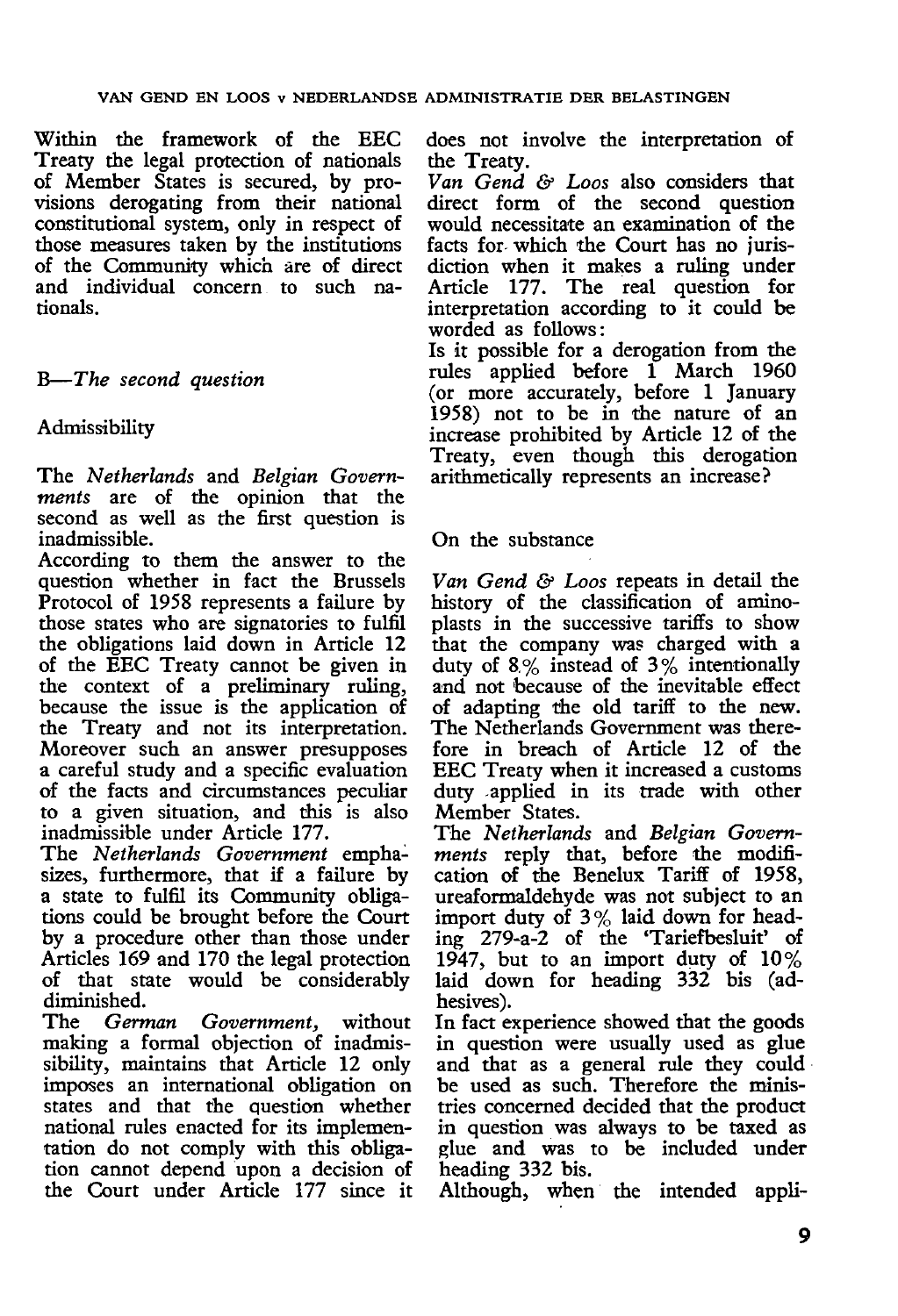cation of the product in dispute was not sufficiently specified, the Tariefcommissie in certain cases classified it under heading 279-a-2, the authorities of the Benelux States charged it with an import duty of 10% from the date of the entry into force of the Brussels nomenclature, which put an end to any possible argument.

There can be no question, therefore, in this case, of an increase of a customs duty or of <sup>a</sup> derogation from the provisions of Article  $\overline{1}2$  of the Treaty.

*Van Gend & Loos* replies that only aqueous solutions of aminoplasts to which fillers or binders had been added and which only required the addition of a hardener to make an effective adhesive, that is to say, solutions which could be considered as raw materials, could be classified under heading 332 bis.

The *Commission of the EEC* is of the opinion first that the prohibition in Article 12 relates to all goods which are capable of being the subject matter of trade between Member States (to the extent to which such trade relates to products complying with the conditions of Article  $9(2)$ ).

Article <sup>12</sup> not only aims at the general maintenance of customs duties applied by the various Member States in their relations with each other but also relates to each individual product. It allows no exception even partial or provisional.

The Commission then points out that, in the context of Article 12, regard must be had to the duty actually applied when the Treaty entered into force. This duty results from the whole of the provisions and customary practice of administrative law.

However, an isolated classification under another tariff heading is in itself insufficient proof that the duty of 10% chargeable under heading 332 bis is not in fact applied to aminoplasts.

In this case it is necessary to recognize <sup>a</sup> concept of *prima facie* legality: when there is an official interpretation by the competent administration and instructions in conformity with this interpretation have been given to executive officers to fix the detailed rules for levying <sup>a</sup> duty, that is the 'duty applied' within the meaning of Article <sup>12</sup> of the Treaty.

The Commission, therefore, considers the duty of 10% as the duty applied on the entry into force of the Treaty. There has not therefore been in this case any increase contrary to Article 12.

# Grounds of judgment

### I — Procedure

No objection has been raised concerning the procedural validity of the reference to the Court under Article 177 of the EEC Treaty by the Tariefcommissie, <sup>a</sup> court or tribunal within the meaning of that Article. Further, no grounds exist for the Court to raise the matter of its own motion.

# II — The first question

### A—*Jurisdiction of the Court*

The Government of the Netherlands and the Belgian Government challenge the jurisdiction of the Court on the ground that the reference relates not to the interpretation but to the application of the Treaty in the context of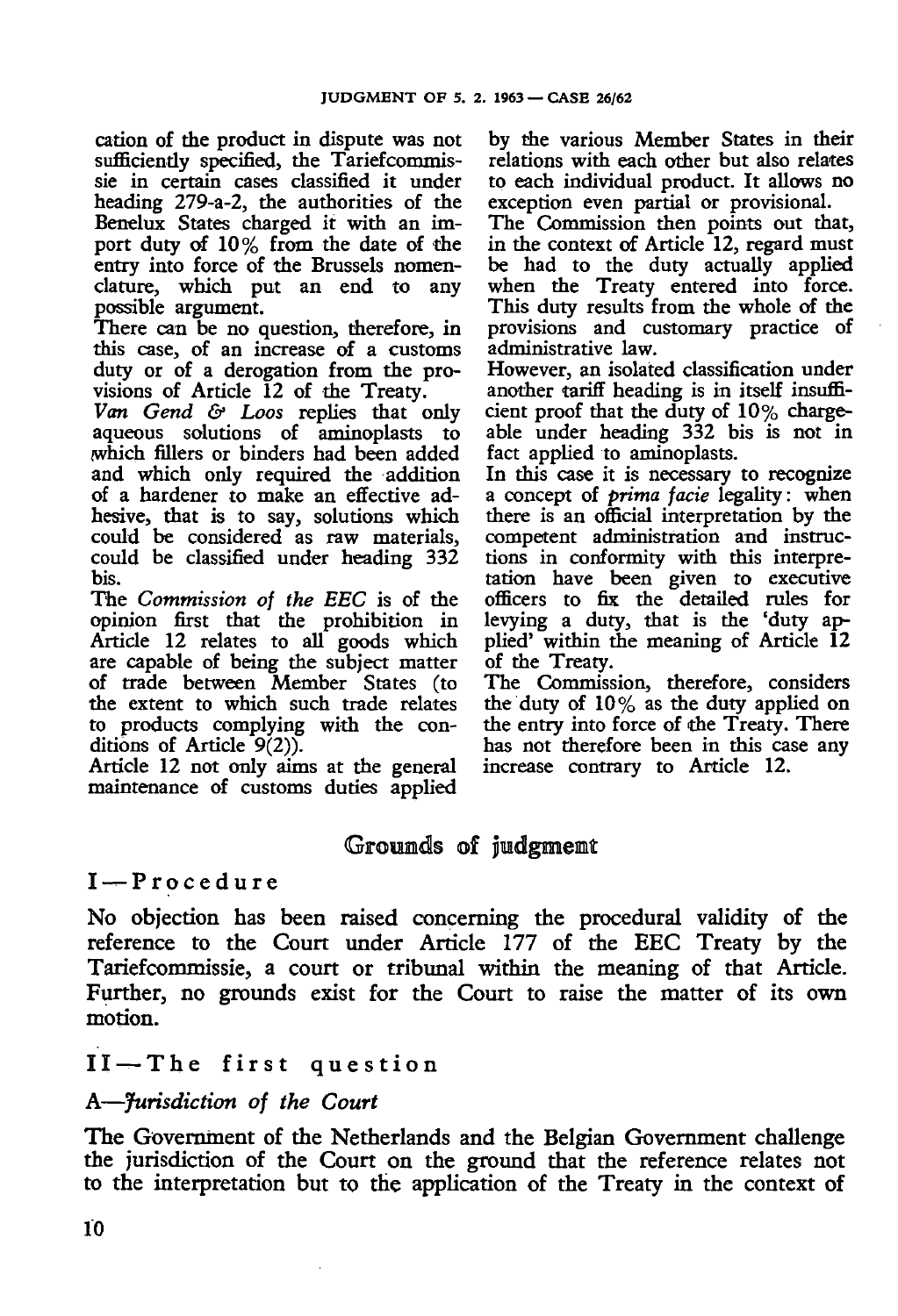### VAN GEND EN LOOS v NEDERLANDSE ADMINISTRATIS DER BELASTINGEN

the constitutional law of the Netherlands, and that in particular the Court has no jurisdiction to decide, should the occasion arise, whether the provisions of the EEC Treaty prevail over Netherlands legislation or over other agreements entered into by the Netherlands and incorporated into Dutch national law. The solution of such <sup>a</sup> problem, it is claimed, falls within the exclusive jurisdiction of the national courts, subject to an application in accordance with the provisions laid down by Articles 169 and 170 of the Treaty.

However in this case the Court is not asked to adjudicate upon the application of the Treaty according to the principles of the national law of the Netherlands, which remains the concern of the national courts, but is asked, in conformity with subparagraph (a) of the first paragraph of Article <sup>177</sup> of the Treaty, only to interpret the scope of Article <sup>12</sup> of the said Treaty within the context of Community law and with reference to its effect on individuals. This argument has therefore no legal foundation.

The Belgian Government further argues that the Court has no jurisdiction on the ground that no answer which the Court could give to the first question of the Tariefcommissie would have any bearing on the result of the proceedings brought in that court.

However, in order to confer jurisdiction on the Court in the present case it is necessary only that the question raised should clearly be concerned with the interpretation of the Treaty. The considerations which may have led <sup>a</sup> national court or tribunal to its choice of questions as well as the relevance which it attributes to such questions in the context of a case before it are excluded from review by the Court of Justice.

It appears from the wording of the questions referred that they relate to the interpretation of the Treaty. The Court therefore has the jurisdiction to answer them.

This argument, too, is therefore unfounded.

### B—*On the substance of the Case*

The first question of the Tariefcommissie is whether Article 12 of the Treaty has direct application in national law in the sense that nationals of Member States may on the basis of this Article lay claim to rights which the national court must protect.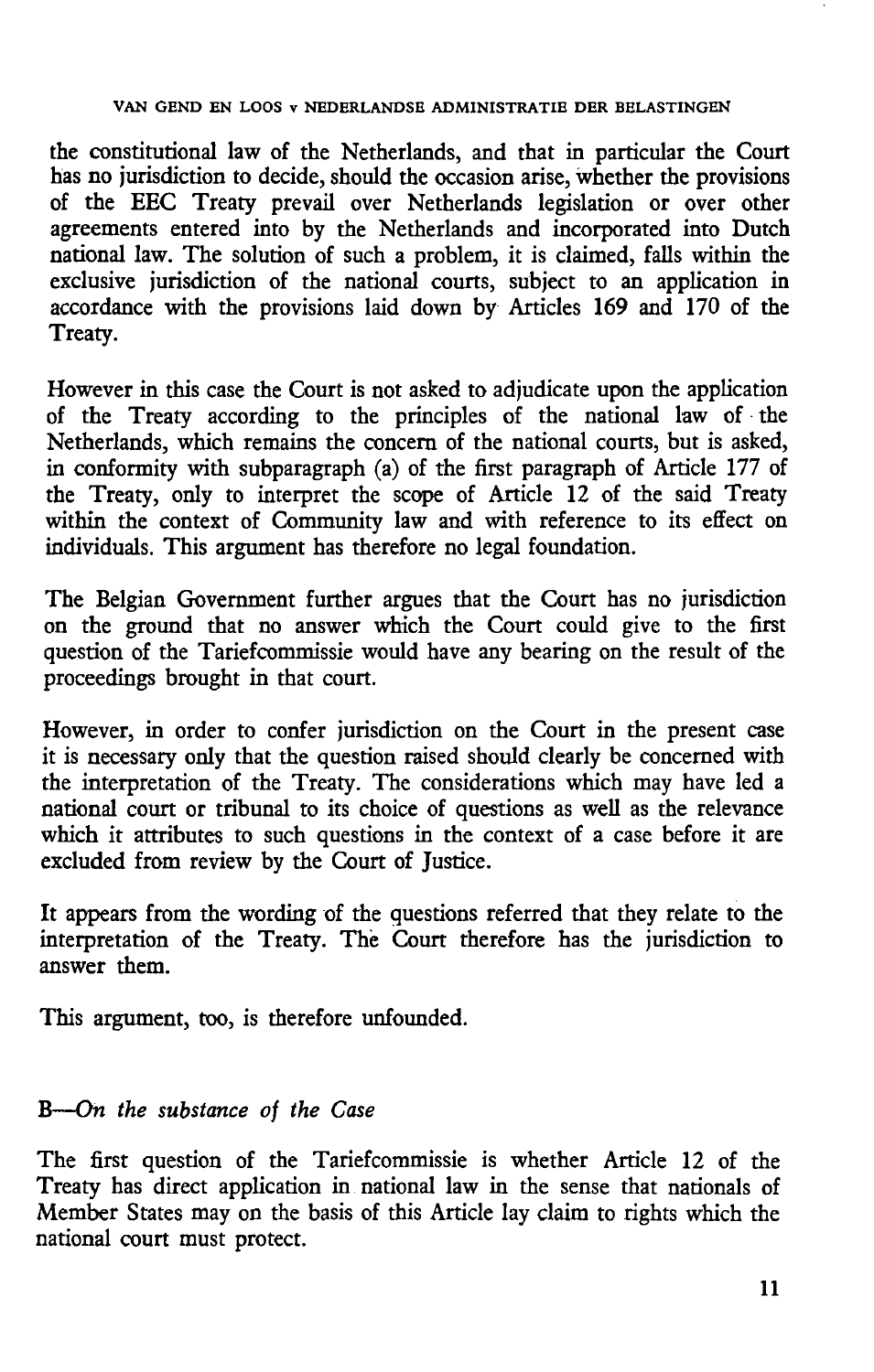To ascertain whether the provisions of an international treaty extend so far in their effects it is necessary to consider the spirit, the general scheme and the wording of those provisions.

The objective of the EEC Treaty, which is to establish <sup>a</sup> Common Market, the functioning of which is of direct concern to interested parties in the Community, implies that this Treaty is more than an agreement which merely creates mutual obligations between the contracting states. This view is confirmed by the preamble to the Treaty which refers not only to governments but to peoples. It is also confirmed more specifically by the establishment of institutions endowed with sovereign rights, the exercise of which affects Member States and also their citizens. Furthermore, it must be noted that the nationals of the states brought together in the Community are called upon to cooperate in the functioning of this Community through the intermediary of the European Parliament and the Economic and Social Committee.

In addition the task assigned to the Court of Justice under Article 177, the object of which is to secure uniform interpretation of the Treaty by national courts and tribunals, confirms that the states have acknowledged that Community law has an authority which can be invoked by their nationals before those courts and tribunals.

The conclusion to be drawn from this is that the Community constitutes <sup>a</sup> new legal order of international law for the benefit of which the states have limited their sovereign rights, albeit within limited fields, and the subjects of which comprise not only Member States but also their nationals. Independently of the legislation of Member States, Community law therefore not only imposes obligations on individuals but is also intended to confer upon them rights which become part of their legal heritage. These rights arise not only where they are expressly granted by the Treaty, but also by reason of obligations which the Treaty imposes in <sup>a</sup> clearly defined way upon individuals as well as upon the Member States and upon the institutions of the Community.

With regard to the general scheme of the Treaty as it relates to customs duties and charges having equivalent effect it must be emphasized that Article 9, which bases the Community upon <sup>a</sup> customs union, includes as an essential provision the prohibition of these customs duties and charges. This provision is found at the beginning of the part of the Treaty which defines the 'Foundations of the Community'. It is applied and explained by Article 12.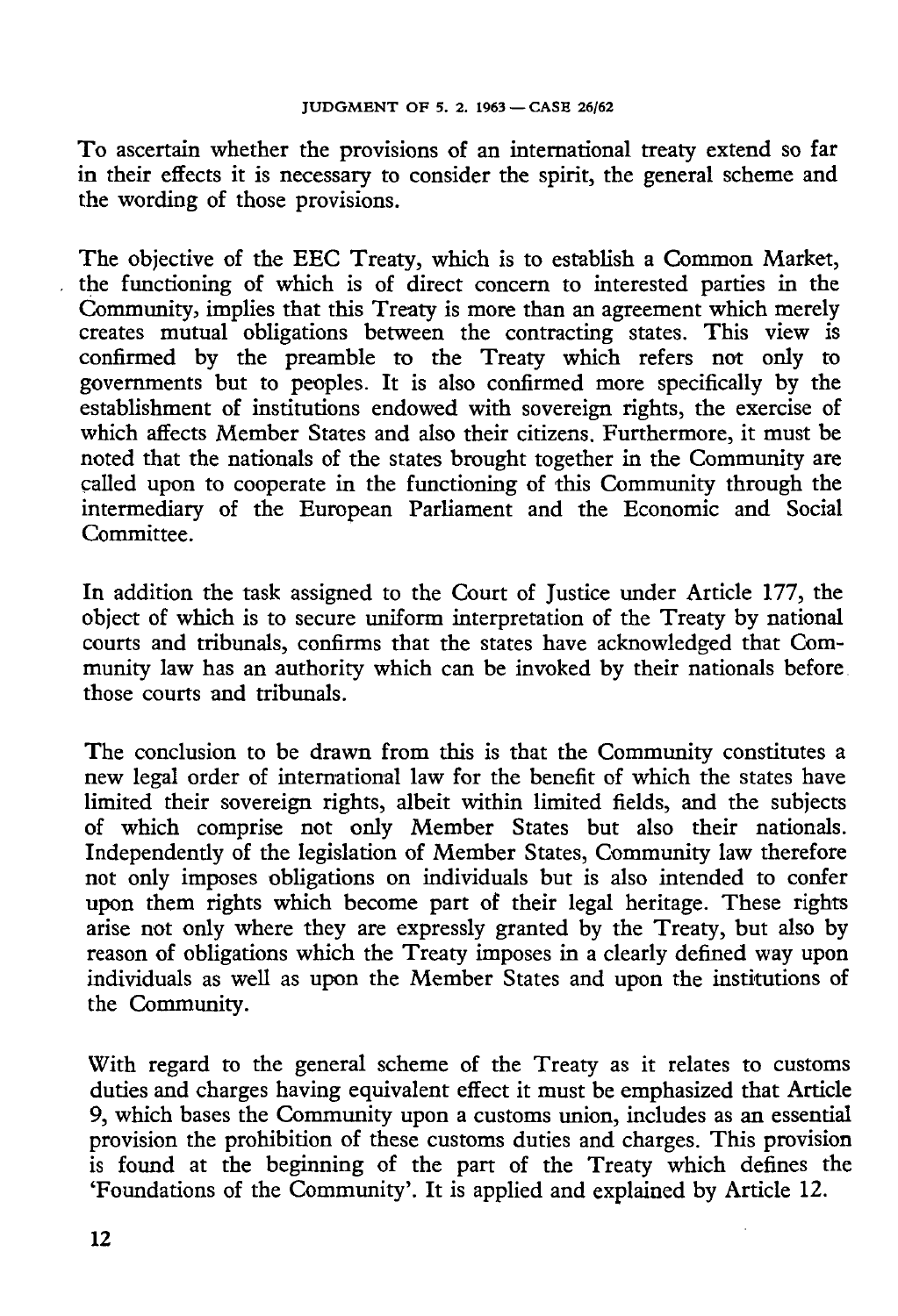The wording of Article <sup>12</sup> contains <sup>a</sup> clear and unconditional prohibition which is not <sup>a</sup> positive but <sup>a</sup> negative obligation. This obligation, moreover, is not qualified by any reservation on the part of states which would make its implementation conditional upon a positive legislative measure enacted under national law. The very nature of this prohibition makes it ideally adapted to produce direct effects in the legal relationship between Member States and their subjects.

The implementation of Article <sup>12</sup> does not require any legislative intervention on the part of the states. The fact that under this Article it is the Member States who are made the subject of the negative obligation does not imply that their nationals cannot benefit from this obligation.

In addition the argument based on Articles 169 and 170 of the Treaty put forward by the three Governments which have submitted observations to the Court in their statements of case is misconceived. The fact that these Articles of the Treaty enable the Commission and the Member States to bring before the Court <sup>a</sup> State which has not fulfilled its obligations does not mean that individuals cannot plead these obligations, should the occasion arise, before <sup>a</sup> national court, any more than the fact that the Treaty places at the disposal of the Commission ways of ensuring that obligations imposed upon those subject to the Treaty are observed, precludes the possibility, in actions between individuals before <sup>a</sup> national court, of pleading infringements of these obligations.

A restriction of the guarantees against an infringement of Article 12 by Member States to the procedures under Article 169 and 170 would remove all direct legal protection of the individual rights of their nationals. There is the risk that recourse to the procedure under these Articles would be ineffective if it were to occur after the implementation of <sup>a</sup> national decision taken contrary to the provisions of the Treaty.

The vigilance of individuals concerned to protect their rights amounts to an effective supervision in addition to the supervision entrusted by Articles 169 and 170 to the diligence of the Commission and of the Member States.

It follows from the foregoing considerations that, according to the spirit, the general scheme and the wording of the Treaty, Article <sup>12</sup> must be interpreted as producing direct effects and creating individual rights which national courts must protect.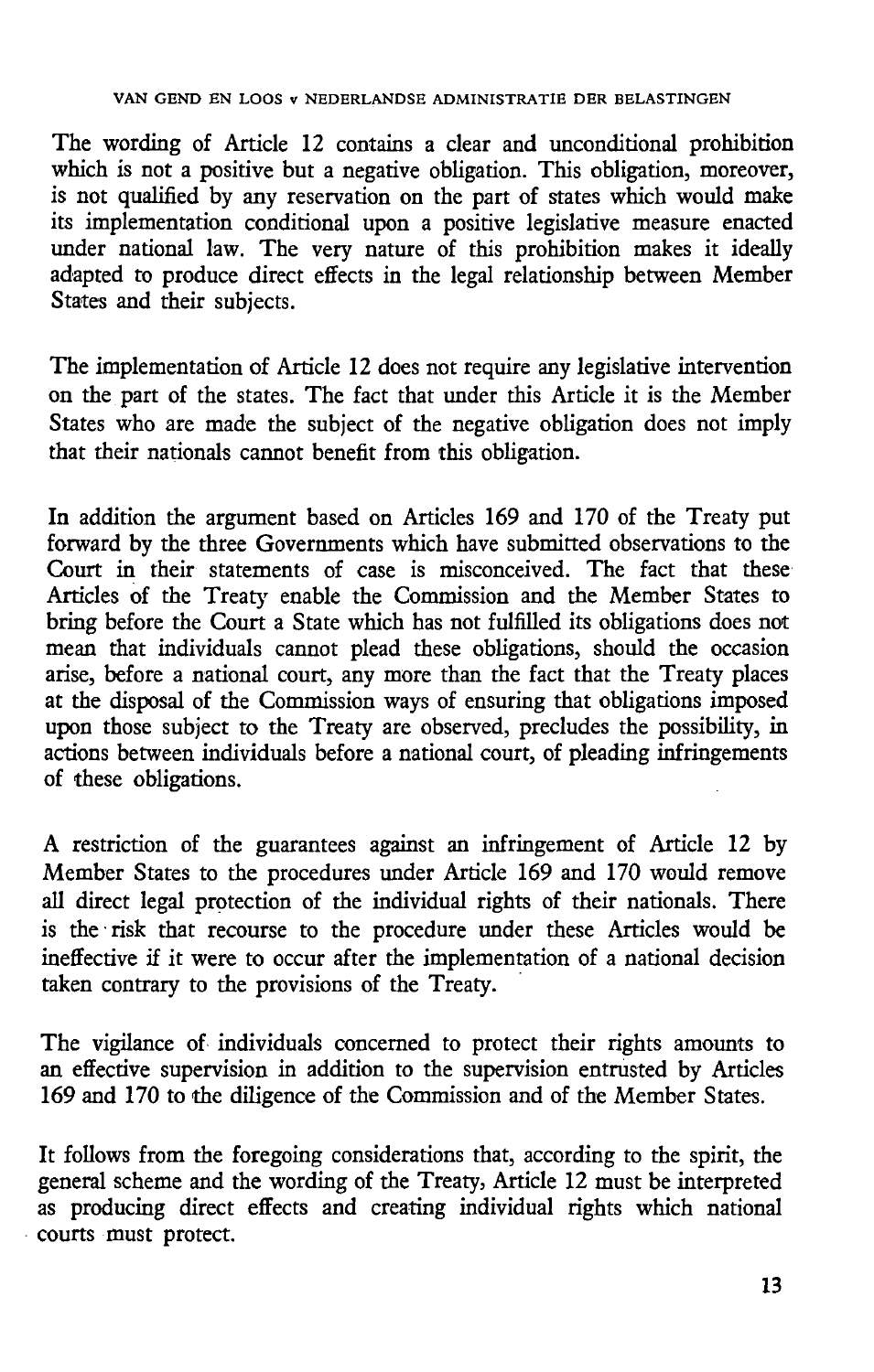# III— The second question

## A—*The jurisdiction of the Court*

According to the observations of the Belgian and Netherlands Governments, the wording of this question appears to require, before it can be answered, an examination by the Court of the tariff classification of ureaformaldehyde imported into the Netherlands, <sup>a</sup> classification on which Van Gend & Loos and the Inspector of Customs and Excise at Zaandam hold different opinions with regard to the 'Tariefbesluit' of 1947. The question clearly does not call for an interpretation of the Treaty but concerns the application of Netherlands customs legislation to the classification of aminoplasts, which is outside the jurisdiction conferred upon the Court of Justice of the European Communities by subparagraph (a) of the first paragraph of Article 177.

The Court has therefore no jurisdiction to consider the reference made by the Tariefcommissie.

However, the real meaning of the question put by the Tariefcommissie is whether, in law, an effective increase in customs duties charged on a given product as a result not of an increase in the rate but of <sup>a</sup> new classification of the product arising from <sup>a</sup> change of its tariff description contravenes the prohibition in Article 12 of the Treaty.

Viewed in this way the question put is concerned with an interpretation of this provision of the Treaty and more particularly of the meaning which should be given to the concept of duties applied before the Treaty entered into force.

Therefore the Court has jurisdiction to give <sup>a</sup> ruling on this question.

### B—*On the substance*

It follows from the wording and the general scheme of Article <sup>12</sup> of the Treaty that, in order to ascertain whether customs duties or charges having equivalent effect have been increased contrary to the prohibition contained in the said Article, regard must be had to the customs duties and charges actually applied at the date of the entry into force of the Treaty.

Further, with regard to the prohibition in Article 12 of the Treaty, such an illegal increase may arise from <sup>a</sup> re-arrangement of the tariff resulting in the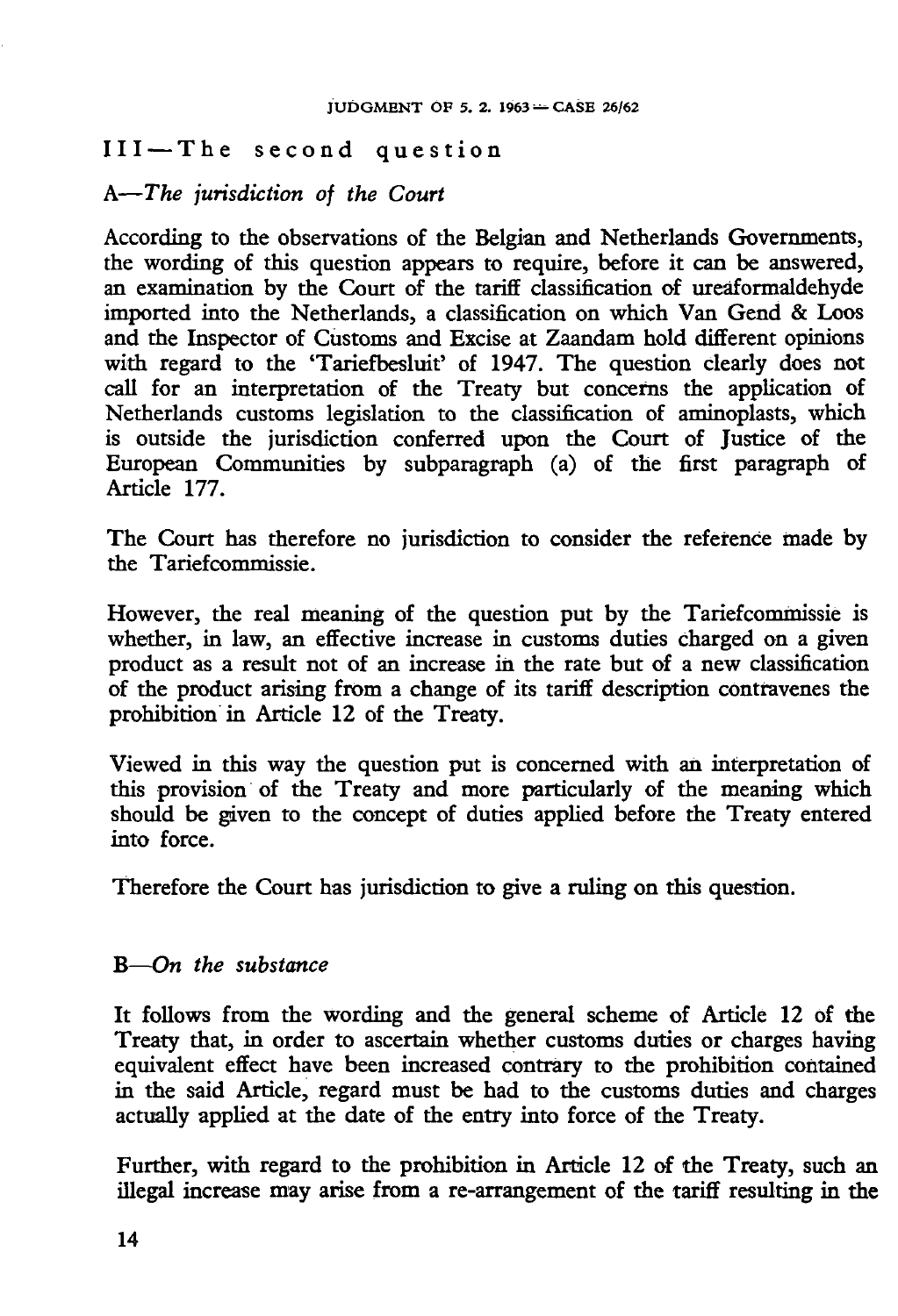VAN GEND EN LOOS v NEDERLANDSE ADMINISTRATE DER BELASTINGEN

classification of the product under <sup>a</sup> more highly taxed heading and from an actual increase in the rate of customs duty.

It is of little importance how the increase in customs duties occurred when, after the Treaty entered into force, the same product in the same Member State was subjected to a higher rate of duty.

The application of Article 12, in accordance with the interpretation given above, comes within the jurisdiction of the national court which must enquire whether the dutiable product, in this case ureaformaldehyde originating in the Federal Republic of Germany, is charged under the customs measures brought into force in the Netherlands with an import duty higher than that with which it was charged on 1 January 1958.

The Court has no jurisdiction to check the validity of the conflicting views on this subject which have been submitted to it during the proceedings but must leave them to be deterrnined by the national courts.

## $IV - Costs$

The costs incurred by the Commission of the EEC and the Member States which have submitted their observations to the Court are not recoverable, and as these proceedings are, in so far as the parties to the main action are concerned, a step in the action pending before the Tariefcommissie, the decision as to costs is a matter for that court.

On those grounds,

Upon reading the pleadings: Upon hearing the report of the Judge-Rapporteur; Upon hearing the parties; Upon hearing the opinion of the Advocate-General; Having regard to Articles 9, 12, 14, 169, 170 and <sup>177</sup> of the Treaty establishing the European Economic Community; Having regard to the Protocol on the Statute of the Court of Justice of the European Economic Community; Having regard to the Rules of Procedure of the Court of Justice of the European Communities;